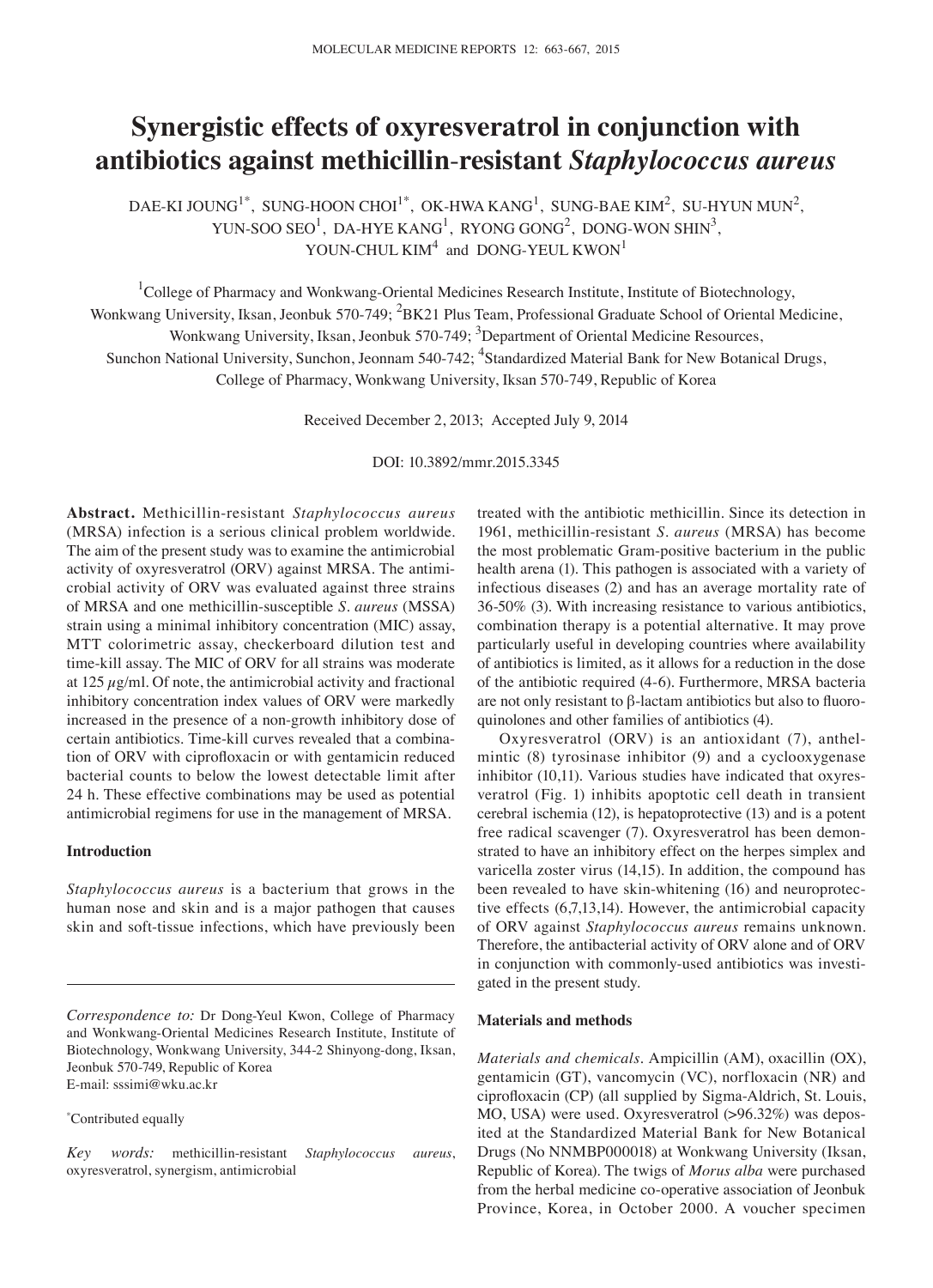| Table I. Interpreted FICI response against MRSA and MSSA strains. |  |
|-------------------------------------------------------------------|--|
|-------------------------------------------------------------------|--|

| A, RESPOSSE TOL UNV all AIVE |                  |         |        |          |             |  |
|------------------------------|------------------|---------|--------|----------|-------------|--|
| Strain                       | ORV <sup>a</sup> |         | $AM^a$ |          |             |  |
|                              | Alone            | With AM | Alone  | With ORV | <b>FICI</b> |  |
| <b>ATCC 33591</b>            | 125              | 62.5    | 1,000  | 250      | 0.75        |  |
| <b>ATCC 25923</b>            | 125              | 15.6    | 31.25  | 1.95     | 0.1875      |  |
| $DPS-1$                      | 125              | 31.25   | 1,000  | 500      | 0.75        |  |
| $DPS-2$                      | 125              | 62.5    | 1,000  | 500      | 1.00        |  |

# A, Response for ORV and AM

# B, Response for ORV and OX

| Strain            | ORV <sup>a</sup> |         | $OX^a$ |          |             |
|-------------------|------------------|---------|--------|----------|-------------|
|                   | Alone            | With OX | Alone  | With ORV | <b>FICI</b> |
| <b>ATCC 33591</b> | 125              | 62.5    | 500    | 250      |             |
| <b>ATCC 25923</b> | 125              | 15.6    | 125    | 7.81     | 0.1875      |
| DPS-1             | 125              | 62.5    | 1,000  | 62.5     | 0.5625      |
| $DPS-2$           | 125              | 62.5    | 1,000  | 250      | 0.75        |

# C, Response for ORV and GT

| Strain            | ORV <sup>a</sup> |         | GT <sup>a</sup> |          |             |
|-------------------|------------------|---------|-----------------|----------|-------------|
|                   | Alone            | With GT | Alone           | With ORV | <b>FICI</b> |
| <b>ATCC 33591</b> | 125              | 62.5    | 31.25           | 3.9      | 0.625       |
| <b>ATCC 25923</b> | 125              | 31.25   | 62.5            | 7.8      | 0.375       |
| DPS-1             | 125              | 62.5    | 250             | 15.6     | 0.5625      |
| $DPS-2$           | 125              | 62.5    | 125             | 31.25    | 0.75        |

# D, Response for ORV and VC

| Strain            | ORV <sup>a</sup> |         | $VC^{\alpha}$ |          |             |
|-------------------|------------------|---------|---------------|----------|-------------|
|                   | Alone            | With VC | Alone         | With ORV | <b>FICI</b> |
| <b>ATCC 33591</b> | 125              | 31.25   | 1.95          | 0.24     | 0.375       |
| <b>ATCC 25923</b> | 125              | 62.5    | 3.9           | 1.95     |             |
| DPS-1             | 125              | 62.5    | 1.95          | 0.98     |             |
| DPS-2             | 125              | 31.25   | 3.9           | 0.98     | 0.5         |

# E, Response for ORV and CP

| Strain            | ORV <sup>a</sup> |         | CP <sup>a</sup> |          |             |
|-------------------|------------------|---------|-----------------|----------|-------------|
|                   | Alone            | With CP | Alone           | With ORV | <b>FICI</b> |
| <b>ATCC 33591</b> | 125              | 31.25   | 500             | 62.5     | 0.375       |
| <b>ATCC 25923</b> | 125              | 15.6    | 31.25           | 3.9      | 0.25        |
| DPS-1             | 125              | 15.6    | 125             | 31.25    | 0.375       |
| $DPS-2$           | 125              | 31.25   | 125             | 31.25    | 0.5         |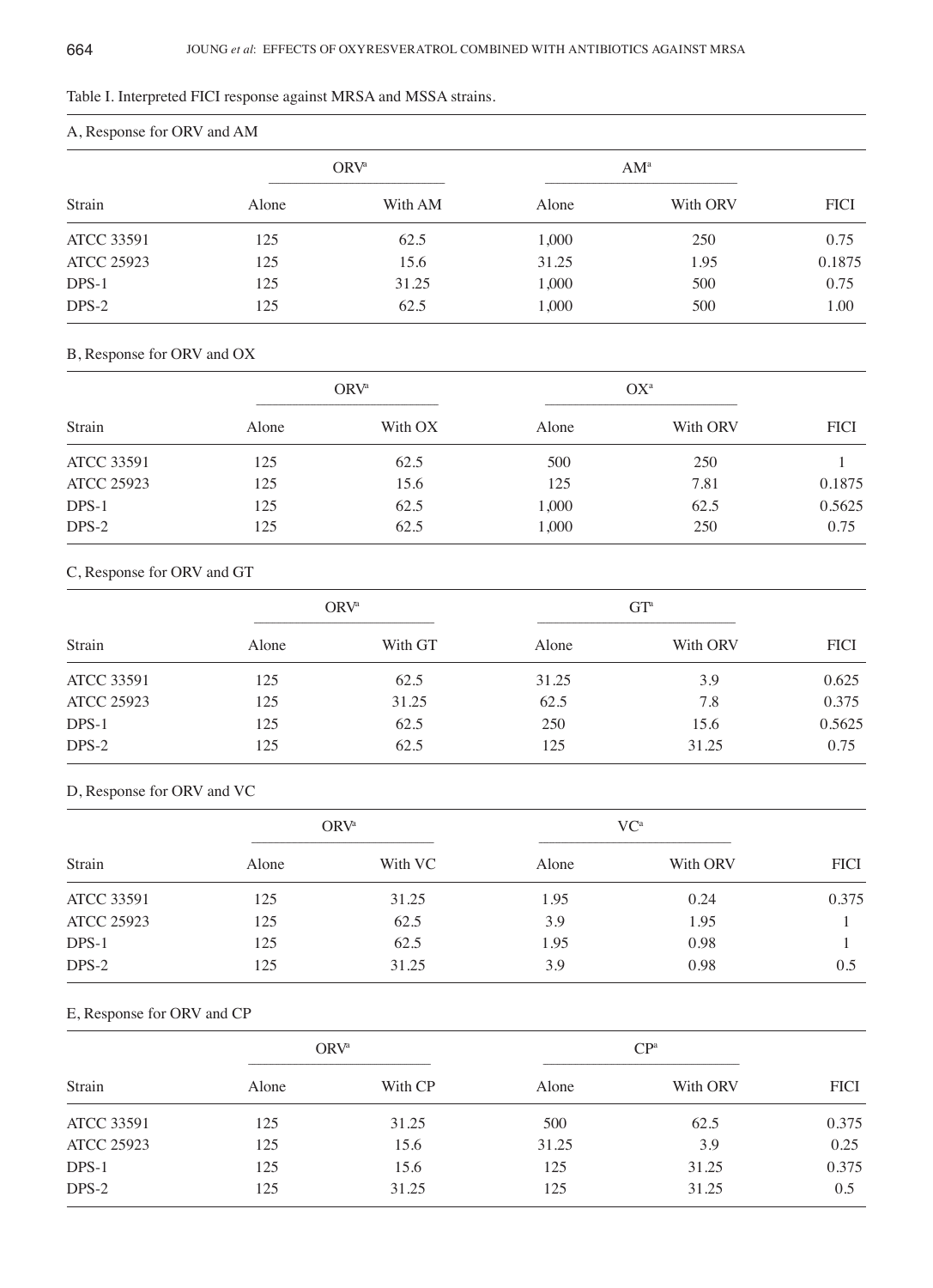| F, Response for ORV and NR |                  |         |        |          |             |  |  |
|----------------------------|------------------|---------|--------|----------|-------------|--|--|
| Strain                     | ORV <sup>a</sup> |         | $NR^a$ |          |             |  |  |
|                            | Alone            | With NR | Alone  | With ORV | <b>FICI</b> |  |  |
| <b>ATCC 33591</b>          | 125              | 62.5    | 250    | 62.5     | 0.75        |  |  |
| <b>ATCC 25923</b>          | 125              | 62.5    | 15.6   | 3.9      | 0.75        |  |  |
| DPS-1                      | 125              | 62.5    | 31.25  | 15.6     |             |  |  |
| $DPS-2$                    | 125              | 62.5    | 31.25  | 7.8      | 0.75        |  |  |

a Minimun inhibitory concentration (µg/ml). FICI, fractional inhibitory concentration index; MRSA, methicillin-resistant *S. aureus*; MSSA, methicillin-susceptible *S. aureus*. ORV, oxyresveratrol; AM, ampicillin; OX, oxacillin; GT, gentamicin; VC, vancomycin; CP, ciprofloxacin; NR, norfloxacin.



Figure 1. Structure of oxyresveratrol.

(no. WP 217) was deposited at the Herbarium of the College of Pharmacy, Wonkwang University (Korea). Dried twigs of *M. alba* (2 kg) were extracted with EtOH (2 l) for 20 days at room temperature. Dried residue of the EtOH extract (101 g) was dissolved in 40% aqueous MeOH (1 L) and partitioned with n-hexane (800 ml x2), CH<sub>2</sub>Cl<sub>2</sub> (800 ml x2) and EtOAc (800 ml x2), successively. The CH<sub>2</sub>Cl<sub>2</sub> soluble fraction  $(8.53 \text{ g})$ was chromatographed on Sephadex LH-20 column (5x 16 cm) using  $CH_2Cl_2$ -MeOH (4:1 - 1:1; each volume, 300 ml) to obtain four fractions (Fr. A-D). The EtOAc soluble fraction (4.83 g) was chromatographed on silica gel (250 g) column using  $CH_2Cl_2$ -MeOH (8:1 - 4:1; each volume, 600 ml) to obtain three fractions (Fr. D-F). Fr. E (2.77 g) was chromatographed on silica gel (150 g) column (eluent: n-hexane-acetone, 1:1) and further purified by Sephadex LH‑20 column (2.5 x 20 cm) chromatography (eluent,  $CH_2Cl_2$ -MeOH 4:1) to give oxyresveratrol (1.12 g, 0.056 w/w%). The structure of oxyresveratrol was identified by analysis of nuclear magnetic resonance and mass spectra.

*Bacterial strains and growth conditions.* Two clinical MRSA isolates were obtained from two patients at Wonkwang University Hospital (Iksan, South Korea). The other two strains were obtained from the American Type Culture Collection (Manassas, VA, USA), and included *S. aureus* (33591; methicillin-resistant strain) and *S. aureus* (25923; methicillin-susceptible strain). Prior to each experiment, all bacteria were stored in 30% glycerol and frozen at -70˚C. The bacteria were cultured in Difco™ Mueller-Hinton broth (MHB) and Mueller-Hinton agar (MHA) (BD Biosciences, Franklin Lakes, NJ, USA) by incubating at 37˚C for 24 h.



Figure 2. Time-kill curves for combined ORV and CP treatment of the (A) DPS-1 MRSA and (B) standard 33591 MRSA strains. Data represent the average of triple-indipendent experiments. \* P<0.001 as compared to CP alone. ORV, oxyresveratrol; CP, ciproflaxin; MIC, minimal inhibitory concentration; MRSA, methicillin-resistant *S. aureus*.

*Minimum inhibitory concentration (MIC).* MICs were determined using the broth microdilution method according to the guidelines of the Clinical and Laboratory Standards Institute (17). Briefly, a preparation of microorganism suspension was prepared by growing the bacteria in broth for 24 h, which were adjusted to a 0.5 McFarland standard turbidity  $\sim$  1.5x10<sup>8</sup> colony forming units (CFU)/ml]. The final inocu-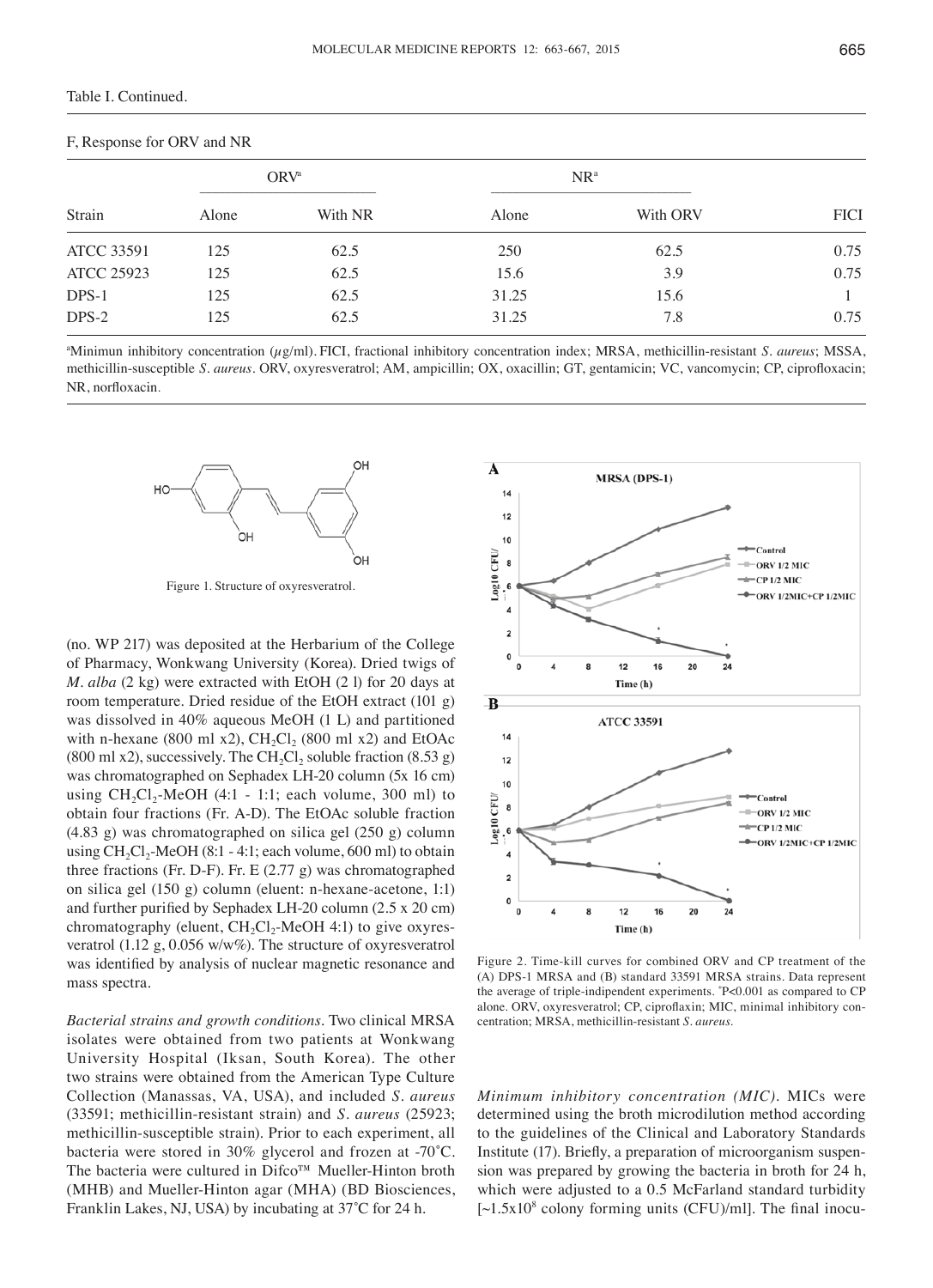

Figure 3. Time-kill curves of ORV and GT against the (A) standard 33591 MSSA and (B) standard 25923 MRSA strains. Data represent the average of triple-indipendent experiments. \* P<0.001, as compared with GT alone. ORV, oxyresveratrol; GT, gentamicin; MRSA, methicillin-resistant *S. aureus*; MIC, minimum inhibitory concentration; MSSA, methicillin-susceptible *S. aureus*.

lums were adjusted to 1.5x106 CFU/ml. The serially diluted extracts were then incubated along with the inoculum at 37˚C for 18 h. The MIC was defined as the lowest concentration of antibiotics and ORV that prevented visible growth of the bacteria. At the end of the incubation period, well plates were visually examined for turbidity. Cloudiness indicated that bacterial growth had not been inhibited.

*Checkerboard dilution test.* Synergistic combinations were investigated using the preliminary checkerboard method according to the published standards (5,18). The MIC was defined as the lowest concentration of drug alone or in combination that inhibited visible growth. *In vitro* interaction was quantified as the fractional inhibitory concentration index (FICI), which was calculated using the following formula:  $FICI = (MIC of drug A in combination/MIC of drug A)$ alone) + (MIC of drug B in combination/MIC of drug B alone). FICIs were interpreted as follows: <0.5, synergy; 0.5-0.75, partial synergy; 0.76-1.0, additive effect; 1.0-4.0, indifference; and >4.0, antagonism. The varying levels of synergy between two given agents were determined (19). All experiments were repeated three times.

*MTT colorimetric assay.* A colorimetric assay based on MTT for rapid detection of the presence of bacteria was performed as previously described (20-22). Briefly, a stock solution of 5 mg/ml MTT (Sigma-Aldrich) was prepared in phosphate-buffered saline (Sigma-Aldrich) and stored at ‑70˚C. A final concentration of 1 mg/ml MTT was used in the assay. Following 24-h incubation at  $37^{\circ}$ C, 20  $\mu$ l yellow MTT was added to a 96-well microtiter plate and incubated for an additional 20 min. Blue color indicated the presence of bacteria.

*Time*-*kill curve assay.* A time-kill curve assay was performed according to a previous method (23) in order to investigate the combined effect of time and antimicrobial agent concentration on bacterial growth. For this assay, standard inoculums of  $\sim$ 10<sup>6</sup> CFU/ml were used. ORV (0.5 MIC) was used with various combinations of antibiotics (0.5 MIC). A test plate containing MHB and inoculum was used as the control. Counts of viable strains were conducted at different intervals up to 24 h at 37˚C. The rate and extent of bacterial death was determined by plotting the viable colony counts (CFU/ml) against the time cultured in MHA. All experiments were repeated three times.

*Statistical analysis.* All experiments were performed more than three times. Data from the experiments are presented as the mean ± standard error of the mean. Statistical analyses were performed using one-way analysis of variance followed by Dunnett's t-test (SPSS software, version 19.0; IBM SPSS, Armonk, NY, USA). P<0.001 was considered to indicate a statistically significant difference.

#### **Results**

*MIC determination and synergic effect.* Against all strains, the MIC was 125  $\mu$ g/ml for ORV. VC presented a range of MICs of 1.95-3.9  $\mu$ g/ml in the various strains. All strains were resistant to AM, OX, GT, CP and NR, with MIC values ranging from 15.6 to 1,000  $\mu$ g/ml. ORV + antibiotic combinations all exhibited markedly lower MICs than those when the drugs were used alone. The combined use of ORV and VC or CP against the 33591 MRSA strain resulted in a FICI of 0.375 (synergy) (Table I), indicating that an activity-enhancing effect was present. The combined use of ORV and AM or OX against the 33591 MRSA strain resulted in a FICI of 0.75-1, but against the 25923 MSSA strain resulted in a FICI of 0.1875 (synergy). The combined use of ORV and NR against all of the strains resulted in a FICI of 0.75-1 (partial synergy or additive effect). None of the combinations exhibited an antagonistic effect (FICI >4.0). These results demonstrated that the method of combining ORV with antibiotics has potential to be used to suppress MRSA growth.

The controls displayed no reduction in CFU counts, and the use of ORV or antibiotics alone did not induce cell death at 24 h. When used in combination, ORV and antibiotics led to a marked reduction in bacterial counts. In particular, the combination of ORV + GT and ORV + CP completely inhibited growth of *S. aureus* after 24 h. These were the most effective treatments and thus were selected for further analysis.

*Time*-*kill curve assay.* Time-kill tests were performed to investigate the synergistic effects of ORV in combination with antibiotics and the effect of length of treatment on cell viability. The control displayed no reduction in CFU counts,